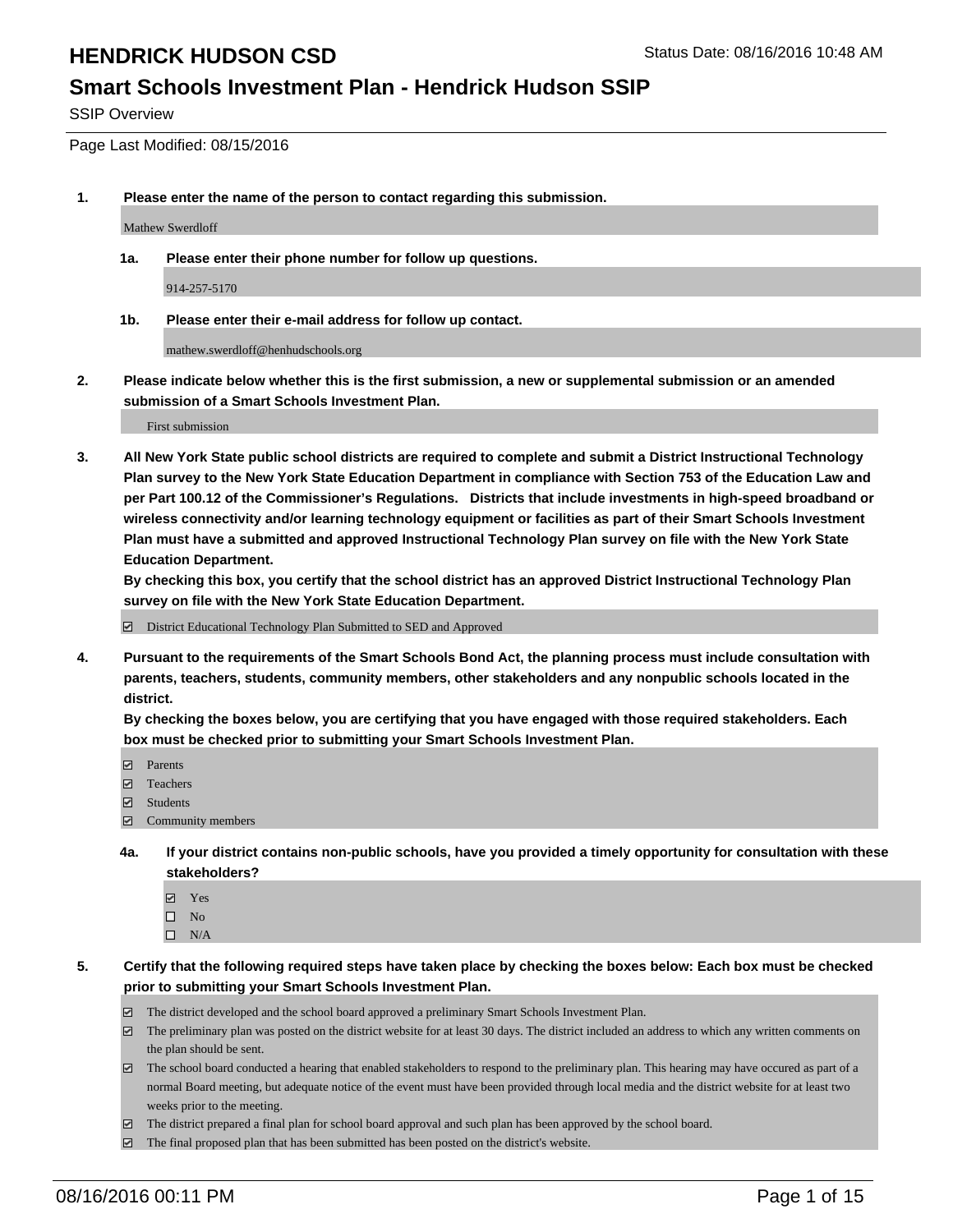### **Smart Schools Investment Plan - Hendrick Hudson SSIP**

SSIP Overview

Page Last Modified: 08/15/2016

**5a. Please upload the proposed Smart Schools Investment Plan (SSIP) that was posted on the district's website, along with any supporting materials. Note that this should be different than your recently submitted Educational Technology Survey. The Final SSIP, as approved by the School Board, should also be posted on the website and remain there during the course of the projects contained therein.**

Smart Schools Bond Initial Proposal.pdf Smart Schools Bond Final Proposal.pdf

**6. Please enter an estimate of the total number of students and staff that will benefit from this Smart Schools Investment Plan based on the cumulative projects submitted to date.**

2,471

**7. An LEA/School District may partner with one or more other LEA/School Districts to form a consortium to pool Smart Schools Bond Act funds for a project that meets all other Smart School Bond Act requirements. Each school district participating in the consortium will need to file an approved Smart Schools Investment Plan for the project and submit a signed Memorandum of Understanding that sets forth the details of the consortium including the roles of each respective district.**

 $\Box$  The district plans to participate in a consortium to partner with other school district(s) to implement a Smart Schools project.

**8. Please enter the name and 6-digit SED Code for each LEA/School District participating in the Consortium.**

| Partner LEA/District | <b>ISED BEDS Code</b> |
|----------------------|-----------------------|
| (No Response)        | (No Response)         |

**9. Please upload a signed Memorandum of Understanding with all of the participating Consortium partners.**

(No Response)

#### **10. Your district's Smart Schools Bond Act Allocation is:**

\$569,117

**11. Enter the budget sub-allocations by category that you are submitting for approval at this time. If you are not budgeting SSBA funds for a category, please enter 0 (zero.) If the value entered is \$0, you will not be required to complete that survey question.**

|                                       | Sub-<br>Allocations |
|---------------------------------------|---------------------|
| School Connectivity                   | U                   |
| Connectivity Projects for Communities |                     |
| <b>Classroom Technology</b>           | $\Omega$            |
| Pre-Kindergarten Classrooms           |                     |
| Replace Transportable Classrooms      |                     |
| High-Tech Security Features           | 569,117             |
| <b>Totals:</b>                        | 569,117.00          |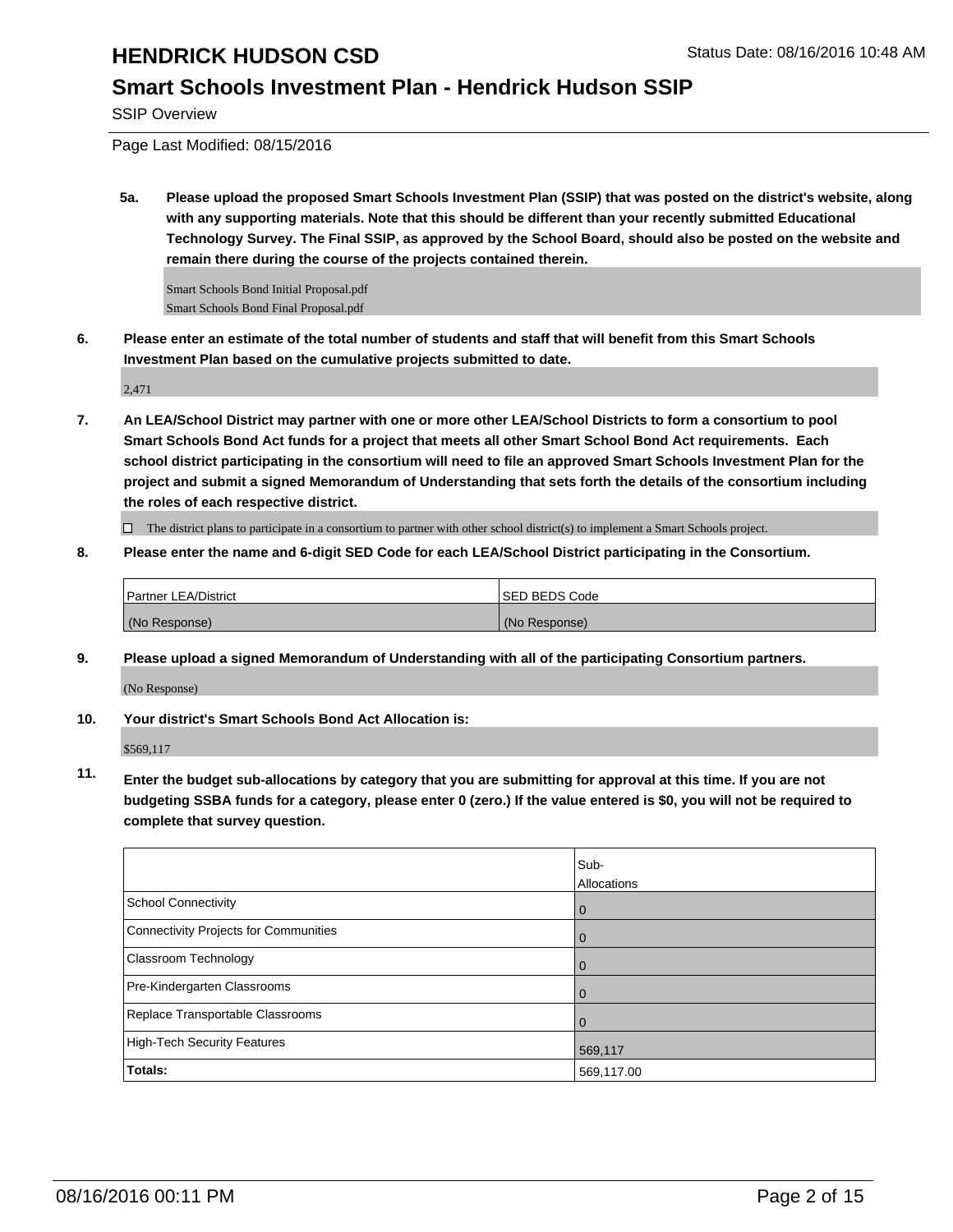#### **Smart Schools Investment Plan - Hendrick Hudson SSIP**

School Connectivity

Page Last Modified: 05/17/2016

- **1. In order for students and faculty to receive the maximum benefit from the technology made available under the Smart Schools Bond Act, their school buildings must possess sufficient connectivity infrastructure to ensure that devices can be used during the school day. Smart Schools Investment Plans must demonstrate that:**
	- **sufficient infrastructure that meets the Federal Communications Commission's 100 Mbps per 1,000 students standard currently exists in the buildings where new devices will be deployed, or**
	- **is a planned use of a portion of Smart Schools Bond Act funds, or**
	- **is under development through another funding source.**

**Smart Schools Bond Act funds used for technology infrastructure or classroom technology investments must increase the number of school buildings that meet or exceed the minimum speed standard of 100 Mbps per 1,000 students and staff within 12 months. This standard may be met on either a contracted 24/7 firm service or a "burstable" capability. If the standard is met under the burstable criteria, it must be:**

**1. Specifically codified in a service contract with a provider, and**

**2. Guaranteed to be available to all students and devices as needed, particularly during periods of high demand, such as computer-based testing (CBT) periods.**

**Please describe how your district already meets or is planning to meet this standard within 12 months of plan submission.**

(No Response)

- **1a. If a district believes that it will be impossible to meet this standard within 12 months, it may apply for a waiver of this requirement, as described on the Smart Schools website. The waiver must be filed and approved by SED prior to submitting this survey.**
	- $\Box$  By checking this box, you are certifying that the school district has an approved waiver of this requirement on file with the New York State Education Department.
- **2. Connectivity Speed Calculator (Required)**

|                         | l Number of<br>Students | Multiply by<br>100 Kbps | Divide by 1000 Current Speed<br>lto Convert to<br>Reauired<br>Speed in Mb | lin Mb           | Expected<br>Speed to be<br>Attained Within   Required<br>12 Months | <b>Expected Date</b><br><b>When</b><br>Speed Will be<br>l Met |
|-------------------------|-------------------------|-------------------------|---------------------------------------------------------------------------|------------------|--------------------------------------------------------------------|---------------------------------------------------------------|
| <b>Calculated Speed</b> | (No<br>Response)        | (No Response)           | (No<br>Response)                                                          | (No<br>Response) | (No<br>Response)                                                   | l (No<br>Response)                                            |

#### **3. Describe how you intend to use Smart Schools Bond Act funds for high-speed broadband and/or wireless connectivity projects in school buildings.**

(No Response)

**4. Describe the linkage between the district's District Instructional Technology Plan and the proposed projects. (There should be a link between your response to this question and your response to Question 1 in Part E. Curriculum and Instruction "What are the district's plans to use digital connectivity and technology to improve teaching and learning?)**

(No Response)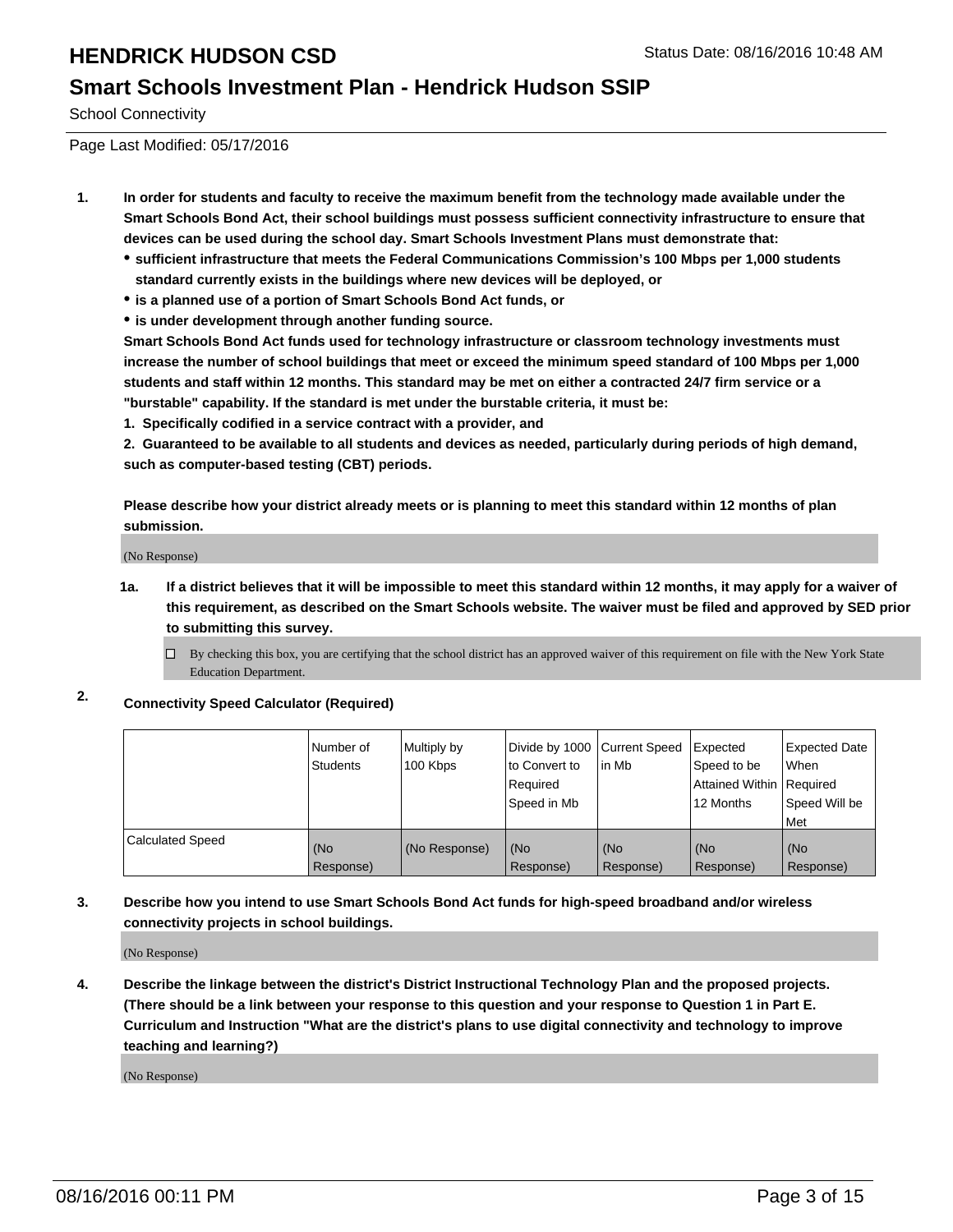#### **Smart Schools Investment Plan - Hendrick Hudson SSIP**

School Connectivity

Page Last Modified: 05/17/2016

**5. If the district wishes to have students and staff access the Internet from wireless devices within the school building, or in close proximity to it, it must first ensure that it has a robust Wi-Fi network in place that has sufficient bandwidth to meet user demand.**

**Please describe how you have quantified this demand and how you plan to meet this demand.**

(No Response)

**6. As indicated on Page 5 of the guidance, the Office of Facilities Planning will have to conduct a preliminary review of all capital projects, including connectivity projects.**

| <b>Project Number</b> |  |  |  |
|-----------------------|--|--|--|
|                       |  |  |  |
| (No Response)         |  |  |  |

**7. Certain high-tech security and connectivity infrastructure projects may be eligible for an expedited review process as determined by the Office of Facilities Planning.**

**Was your project deemed eligible for streamlined review?**

Yes

**7a. Districts that choose the Streamlined Review Process will be required to certify that they have reviewed all installations with their licensed architect or engineer of record and provide that person's name and license number. The licensed professional must review the products and proposed method of installation prior to implementation and review the work during and after completion in order to affirm that the work was codecompliant, if requested.**

 $\Box$  I certify that I have reviewed all installations with a licensed architect or engineer of record.

**8. Include the name and license number of the architect or engineer of record.**

| l Name        | License Number |
|---------------|----------------|
| (No Response) | (No Response)  |

**9. If you are submitting an allocation for School Connectivity complete this table. Note that the calculated Total at the bottom of the table must equal the Total allocation for this category that you**

**entered in the SSIP Overview overall budget.** 

|                                                   | Sub-          |
|---------------------------------------------------|---------------|
|                                                   | Allocation    |
| Network/Access Costs                              | (No Response) |
| <b>Outside Plant Costs</b>                        | (No Response) |
| <b>School Internal Connections and Components</b> | (No Response) |
| Professional Services                             | (No Response) |
| Testing                                           | (No Response) |
| <b>Other Upfront Costs</b>                        | (No Response) |
| Other Costs                                       | (No Response) |
| Totals:                                           |               |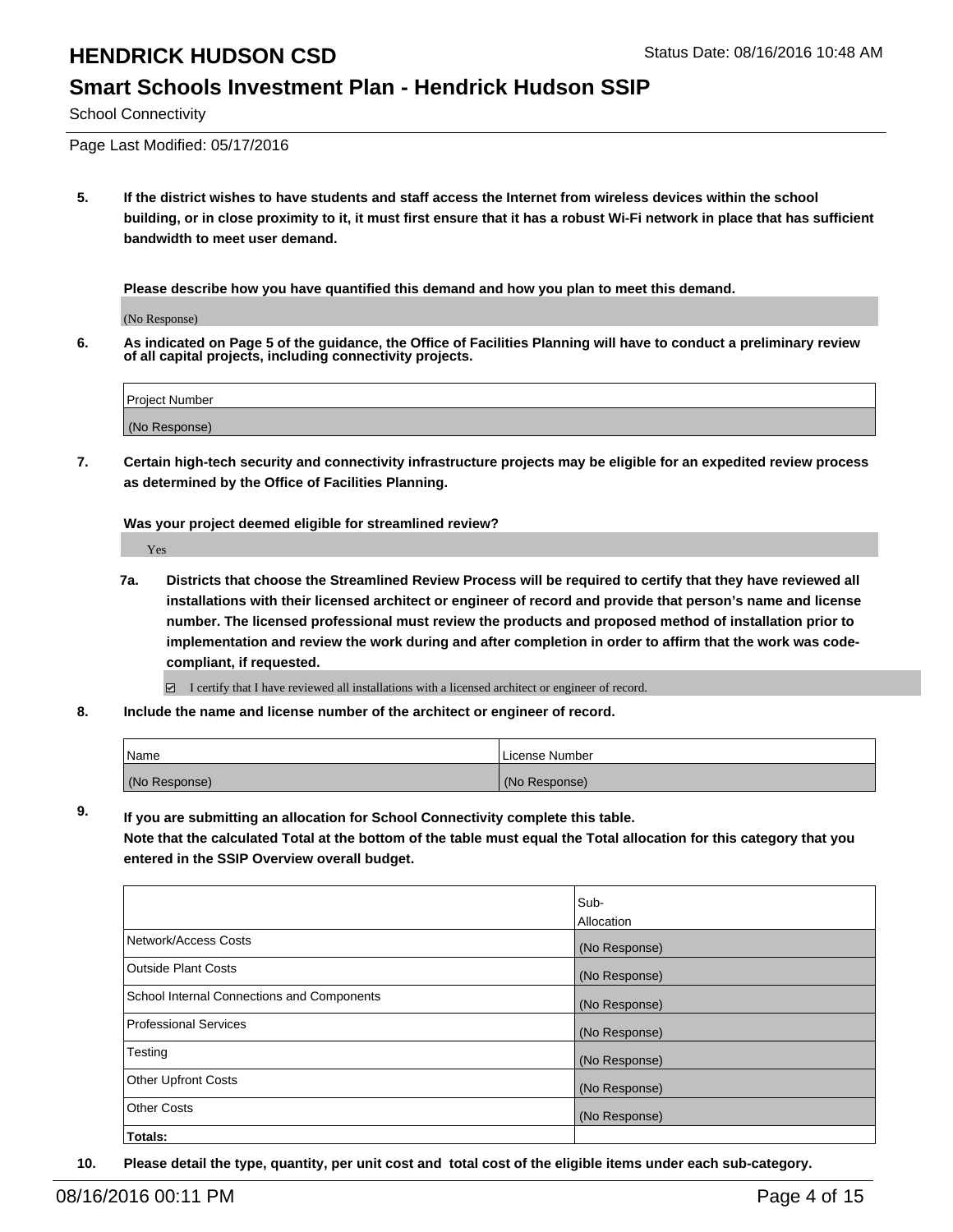## **Smart Schools Investment Plan - Hendrick Hudson SSIP**

School Connectivity

Page Last Modified: 05/17/2016

| Select the allowable expenditure | Item to be purchased | Quantity      | Cost per Item | <b>Total Cost</b> |
|----------------------------------|----------------------|---------------|---------------|-------------------|
| type.                            |                      |               |               |                   |
| Repeat to add another item under |                      |               |               |                   |
| each type.                       |                      |               |               |                   |
| (No Response)                    | (No Response)        | (No Response) | (No Response) | (No Response)     |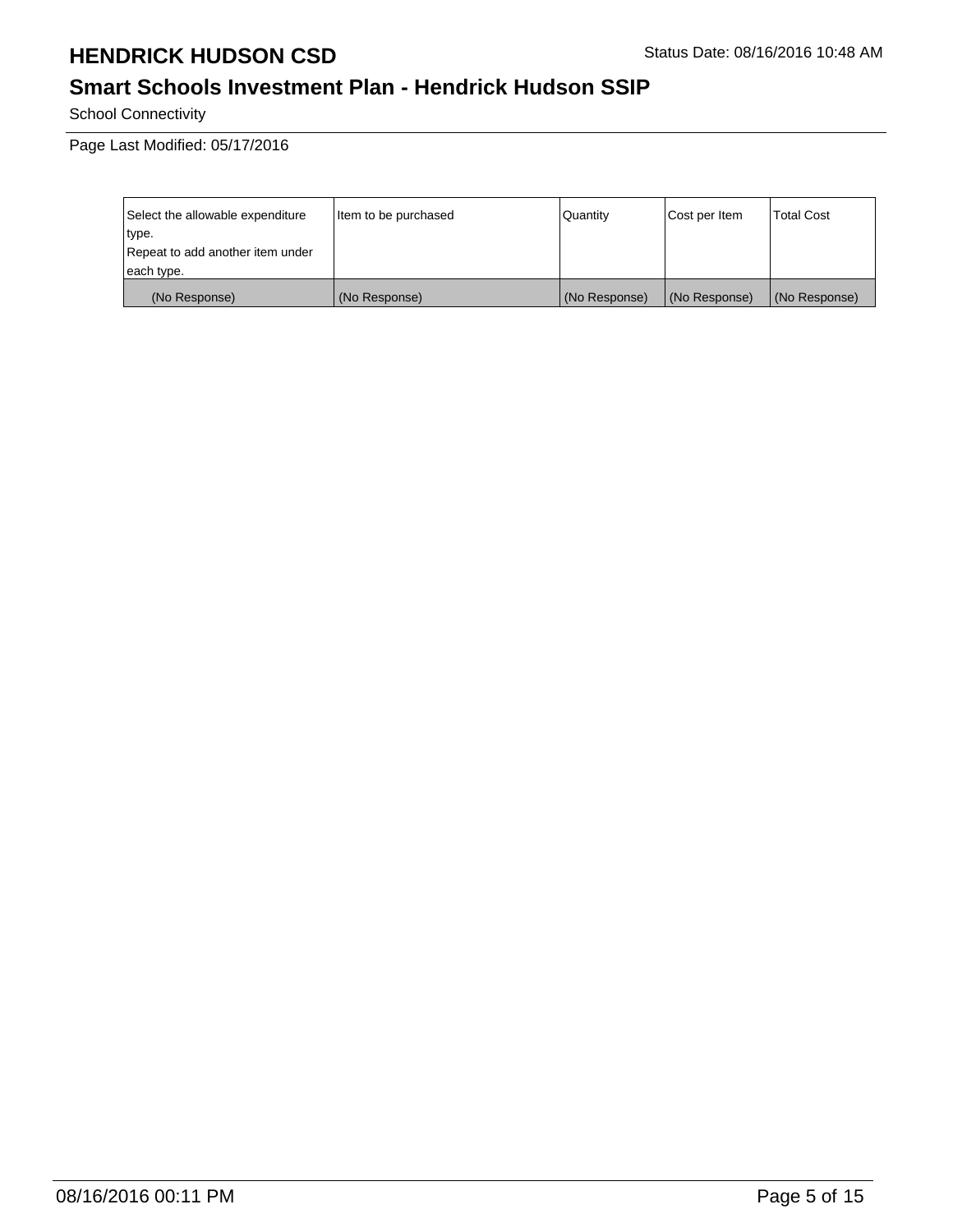#### **Smart Schools Investment Plan - Hendrick Hudson SSIP**

Community Connectivity (Broadband and Wireless)

Page Last Modified: 03/01/2016

**1. Describe how you intend to use Smart Schools Bond Act funds for high-speed broadband and/or wireless connectivity projects in the community.**

(No Response)

**2. Please describe how the proposed project(s) will promote student achievement and increase student and/or staff access to the Internet in a manner that enhances student learning and/or instruction outside of the school day and/or school building.**

(No Response)

**3. Community connectivity projects must comply with all the necessary local building codes and regulations (building and related permits are not required prior to plan submission).**

 $\Box$  I certify that we will comply with all the necessary local building codes and regulations.

**4. Please describe the physical location of the proposed investment.**

(No Response)

**5. Please provide the initial list of partners participating in the Community Connectivity Broadband Project, along with their Federal Tax Identification (Employer Identification) number.**

| Project Partners | <b>IFederal ID#</b> |
|------------------|---------------------|
| (No Response)    | (No Response)       |

**6. If you are submitting an allocation for Community Connectivity, complete this table. Note that the calculated Total at the bottom of the table must equal the Total allocation for this category that you**

**entered in the SSIP Overview overall budget.**

|                             | Sub-Allocation |
|-----------------------------|----------------|
| Network/Access Costs        | (No Response)  |
| <b>Outside Plant Costs</b>  | (No Response)  |
| Tower Costs                 | (No Response)  |
| Customer Premises Equipment | (No Response)  |
| Professional Services       | (No Response)  |
| Testing                     | (No Response)  |
| <b>Other Upfront Costs</b>  | (No Response)  |
| Other Costs                 | (No Response)  |
| Totals:                     |                |

| Select the allowable expenditure | Item to be purchased | Quantity      | Cost per Item | <b>Total Cost</b> |
|----------------------------------|----------------------|---------------|---------------|-------------------|
| type.                            |                      |               |               |                   |
| Repeat to add another item under |                      |               |               |                   |
| each type.                       |                      |               |               |                   |
| (No Response)                    | (No Response)        | (No Response) | (No Response) | (No Response)     |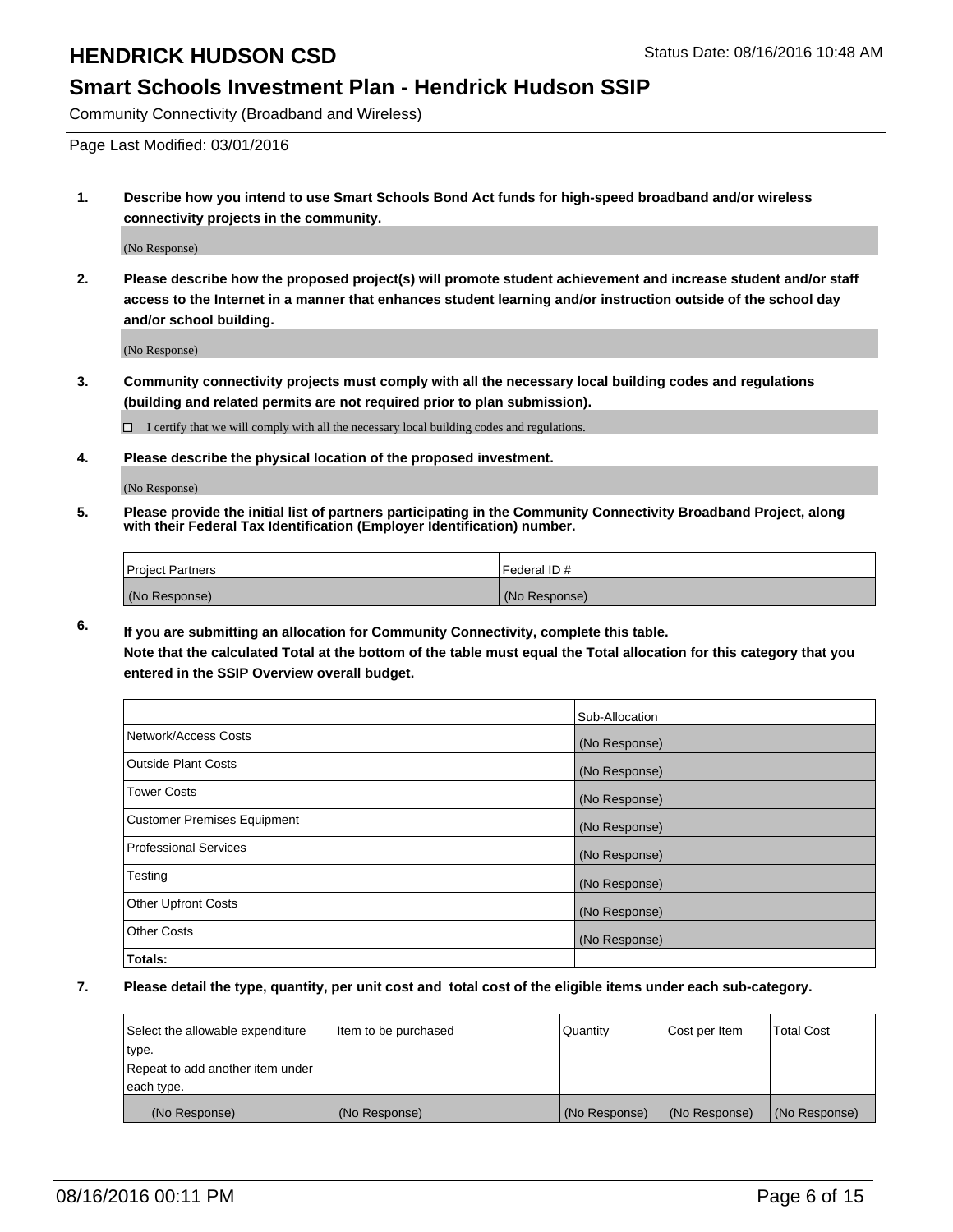#### **Smart Schools Investment Plan - Hendrick Hudson SSIP**

Classroom Learning Technology

Page Last Modified: 03/01/2016

**1. In order for students and faculty to receive the maximum benefit from the technology made available under the Smart Schools Bond Act, their school buildings must possess sufficient connectivity infrastructure to ensure that devices can be used during the school day. Smart Schools Investment Plans must demonstrate that sufficient infrastructure that meets the Federal Communications Commission's 100 Mbps per 1,000 students standard currently exists in the buildings where new devices will be deployed, or is a planned use of a portion of Smart Schools Bond Act funds, or is under development through another funding source.**

**Smart Schools Bond Act funds used for technology infrastructure or classroom technology investments must increase the number of school buildings that meet or exceed the minimum speed standard of 100 Mbps per 1,000 students and staff within 12 months. This standard may be met on either a contracted 24/7 firm service or a "burstable" capability. If the standard is met under the burstable criteria, it must be:**

**1. Specifically codified in a service contract with a provider, and**

**2. Guaranteed to be available to all students and devices as needed, particularly during periods of high demand, such as computer-based testing (CBT) periods.**

**Please describe how your district already meets or is planning to meet this standard within 12 months of plan submission.**

(No Response)

- **1a. If a district believes that it will be impossible to meet this standard within 12 months, it may apply for a waiver of this requirement, as described on the Smart Schools website. The waiver must be filed and approved by SED prior to submitting this survey.**
	- $\Box$  By checking this box, you are certifying that the school district has an approved waiver of this requirement on file with the New York State Education Department.
- **2. Connectivity Speed Calculator (Required)**

|                         | INumber of<br>Students | Multiply by<br>100 Kbps | Ito Convert to<br>Reauired<br>Speed in Mb | Divide by 1000 Current Speed Expected<br>lin Mb | Speed to be<br>Attained Within   Required<br>12 Months | <b>Expected Date</b><br>l When<br>Speed Will be<br>Met |
|-------------------------|------------------------|-------------------------|-------------------------------------------|-------------------------------------------------|--------------------------------------------------------|--------------------------------------------------------|
| <b>Calculated Speed</b> | (No<br>Response)       | (No Response)           | (No<br>Response)                          | (No<br>Response)                                | l (No<br>Response)                                     | (No<br>Response)                                       |

**3. If the district wishes to have students and staff access the Internet from wireless devices within the school building, or in close proximity to it, it must first ensure that it has a robust Wi-Fi network in place that has sufficient bandwidth to meet user demand.**

**Please describe how you have quantified this demand and how you plan to meet this demand.**

(No Response)

**4. All New York State public school districts are required to complete and submit an Instructional Technology Plan survey to the New York State Education Department in compliance with Section 753 of the Education Law and per Part 100.12 of the Commissioner's Regulations.**

**Districts that include educational technology purchases as part of their Smart Schools Investment Plan must have a submitted and approved Instructional Technology Plan survey on file with the New York State Education Department.**

By checking this box, you are certifying that the school district has an approved Instructional Technology Plan survey on file with the New York State Education Department.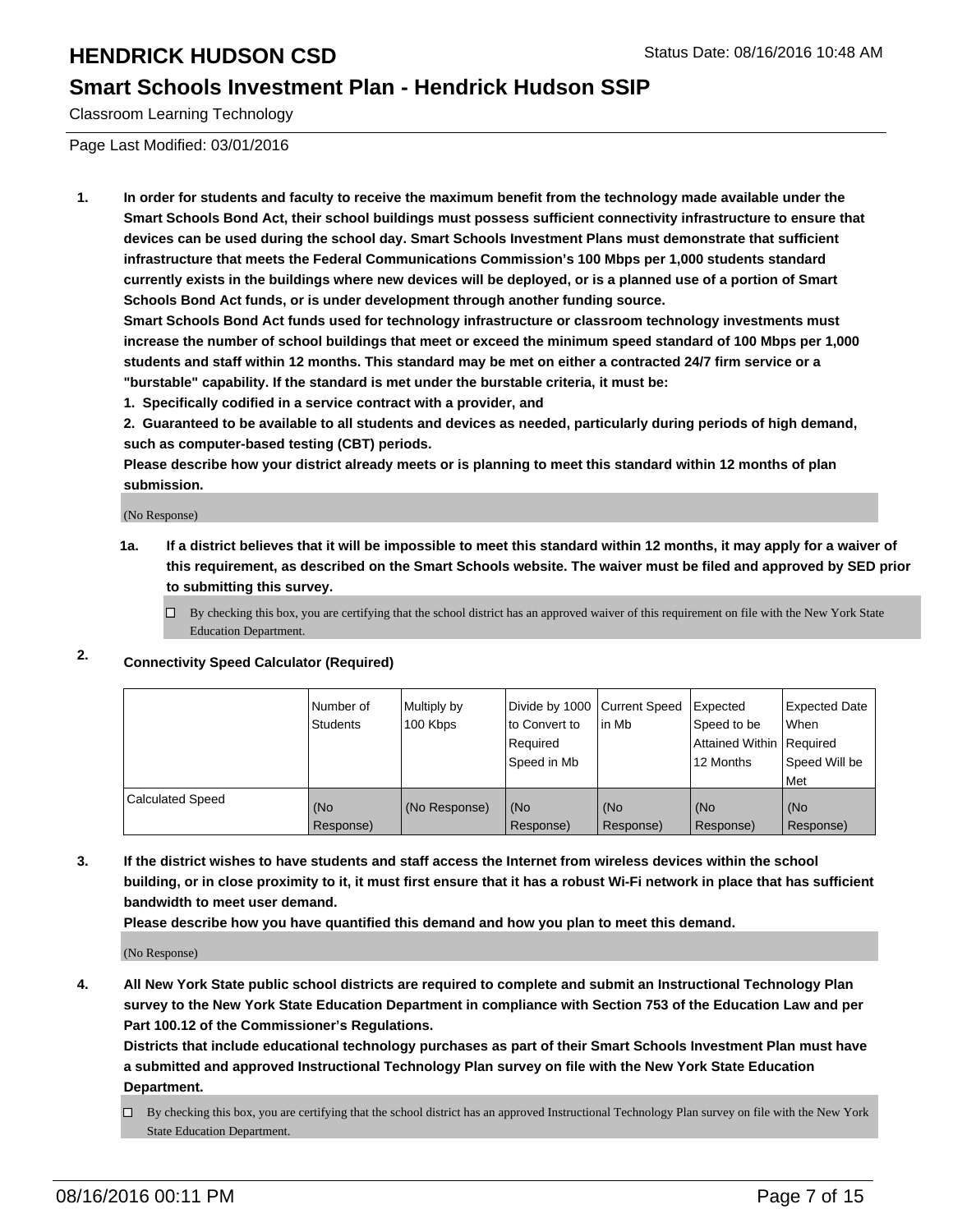#### **Smart Schools Investment Plan - Hendrick Hudson SSIP**

Classroom Learning Technology

Page Last Modified: 03/01/2016

**5. Describe the devices you intend to purchase and their compatibility with existing or planned platforms or systems. Specifically address the adequacy of each facility's electrical, HVAC and other infrastructure necessary to install and support the operation of the planned technology.**

(No Response)

- **6. Describe how the proposed technology purchases will:**
	- **> enhance differentiated instruction;**
	- **> expand student learning inside and outside the classroom;**
	- **> benefit students with disabilities and English language learners; and**
	- **> contribute to the reduction of other learning gaps that have been identified within the district.**

**The expectation is that districts will place a priority on addressing the needs of students who struggle to succeed in a rigorous curriculum. Responses in this section should specifically address this concern and align with the district's Instructional Technology Plan (in particular Question 2 of E. Curriculum and Instruction: "Does the district's instructional technology plan address the needs of students with disabilities to ensure equitable access to instruction, materials and assessments?" and Question 3 of the same section: "Does the district's instructional technology plan address the provision of assistive technology specifically for students with disabilities to ensure access to and participation in the general curriculum?"**

(No Response)

**7. Where appropriate, describe how the proposed technology purchases will enhance ongoing communication with parents and other stakeholders and help the district facilitate technology-based regional partnerships, including distance learning and other efforts.**

(No Response)

**8. Describe the district's plan to provide professional development to ensure that administrators, teachers and staff can employ the technology purchased to enhance instruction successfully.**

**Note: This response should be aligned and expanded upon in accordance with your district's response to Question 1 of F. Professional Development of your Instructional Technology Plan: "Please provide a summary of professional development offered to teachers and staff, for the time period covered by this plan, to support technology to enhance teaching and learning. Please include topics, audience and method of delivery within your summary."**

(No Response)

- **9. Districts must contact the SUNY/CUNY teacher preparation program that supplies the largest number of the district's new teachers to request advice on innovative uses and best practices at the intersection of pedagogy and educational technology.**
	- $\Box$  By checking this box, you certify that you have contacted the SUNY/CUNY teacher preparation program that supplies the largest number of your new teachers to request advice on these issues.
	- **9a. Please enter the name of the SUNY or CUNY Institution that you contacted.**

(No Response)

**9b. Enter the primary Institution phone number.**

(No Response)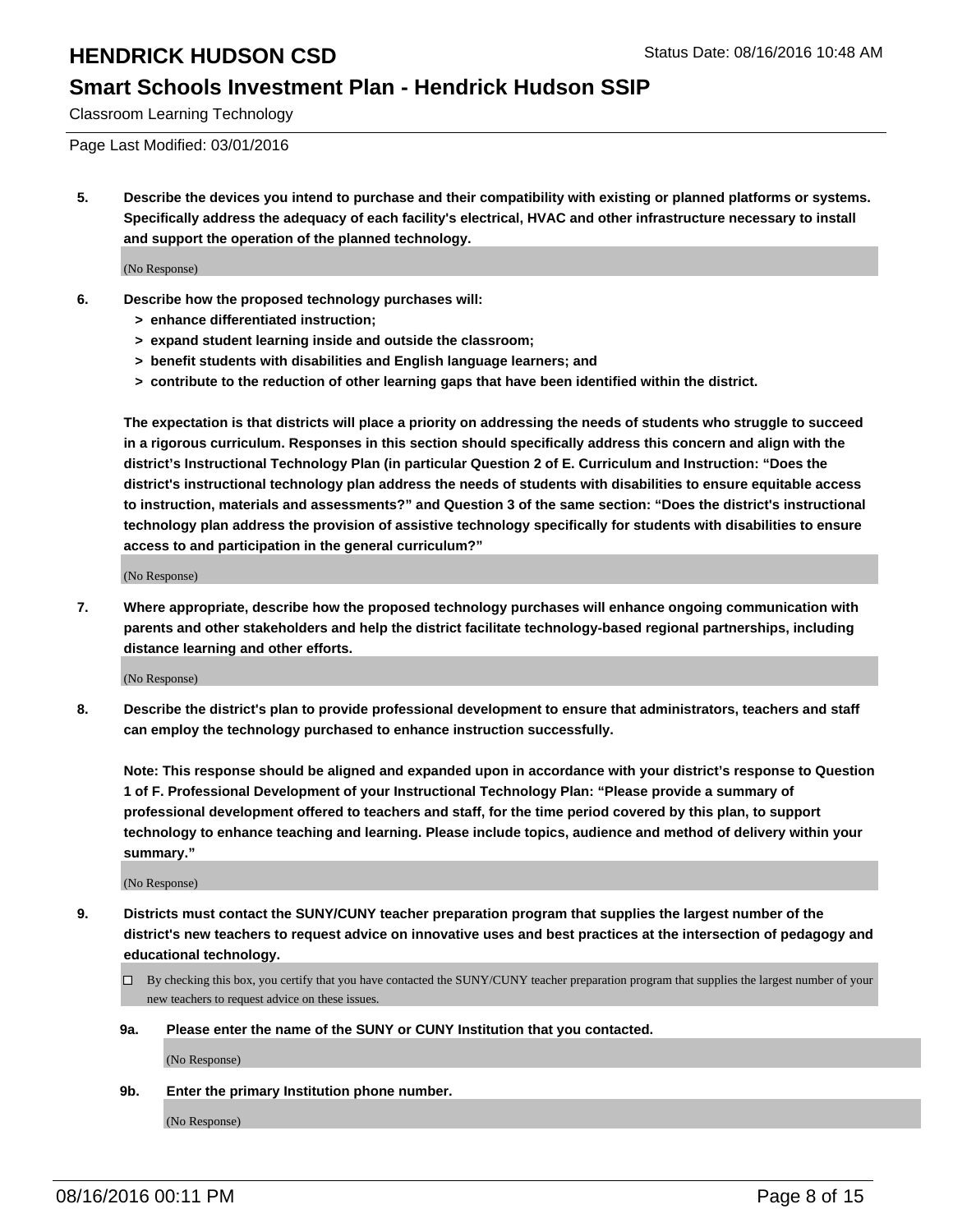#### **Smart Schools Investment Plan - Hendrick Hudson SSIP**

Classroom Learning Technology

Page Last Modified: 03/01/2016

**9c. Enter the name of the contact person with whom you consulted and/or will be collaborating with on innovative uses of technology and best practices.**

(No Response)

**10. A district whose Smart Schools Investment Plan proposes the purchase of technology devices and other hardware must account for nonpublic schools in the district.**

**Are there nonpublic schools within your school district?**

□ Yes

 $\hfill \square$  No

**11. Nonpublic Classroom Technology Loan Calculator**

**The Smart Schools Bond Act provides that any Classroom Learning Technology purchases made using Smart Schools funds shall be lent, upon request, to nonpublic schools in the district. However, no school district shall be required to loan technology in amounts greater than the total obtained and spent on technology pursuant to the Smart Schools Bond Act and the value of such loan may not exceed the total of \$250 multiplied by the nonpublic school enrollment in the base year at the time of enactment. See:**

**http://www.p12.nysed.gov/mgtserv/smart\_schools/docs/Smart\_Schools\_Bond\_Act\_Guidance\_04.27.15\_Final.pdf.**

|                                         | 1. Classroom   | 2. Public         | 3. Nonpublic                                                                                  | l 4. Sum of  | 5. Total Per | 6. Total       |
|-----------------------------------------|----------------|-------------------|-----------------------------------------------------------------------------------------------|--------------|--------------|----------------|
|                                         | Technology     | <b>Enrollment</b> | Enrollment                                                                                    | l Public and | Pupil Sub-   | Nonpublic Loan |
|                                         | Sub-allocation | $(2014 - 15)$     | $(2014-15)$                                                                                   | Nonpublic    | lallocation  | Amount         |
| Calculated Nonpublic Loan<br>l Amount i |                |                   | (No Response)   (No Response)   (No Response)   (No Response)   (No Response)   (No Response) | Enrollment   |              |                |

**12. To ensure the sustainability of technology purchases made with Smart Schools funds, districts must demonstrate a long-term plan to maintain and replace technology purchases supported by Smart Schools Bond Act funds. This sustainability plan shall demonstrate a district's capacity to support recurring costs of use that are ineligible for Smart Schools Bond Act funding such as device maintenance, technical support, Internet and wireless fees, maintenance of hotspots, staff professional development, building maintenance and the replacement of incidental items. Further, such a sustainability plan shall include a long-term plan for the replacement of purchased devices and equipment at the end of their useful life with other funding sources.**

 $\square$  By checking this box, you certify that the district has a sustainability plan as described above.

**13. Districts must ensure that devices purchased with Smart Schools Bond funds will be distributed, prepared for use, maintained and supported appropriately. Districts must maintain detailed device inventories in accordance with generally accepted accounting principles.**

 $\Box$  By checking this box, you certify that the district has a distribution and inventory management plan and system in place.

**14. If you are submitting an allocation for Classroom Learning Technology complete this table. Note that the calculated Total at the bottom of the table must equal the Total allocation for this category that you entered in the SSIP Overview overall budget.**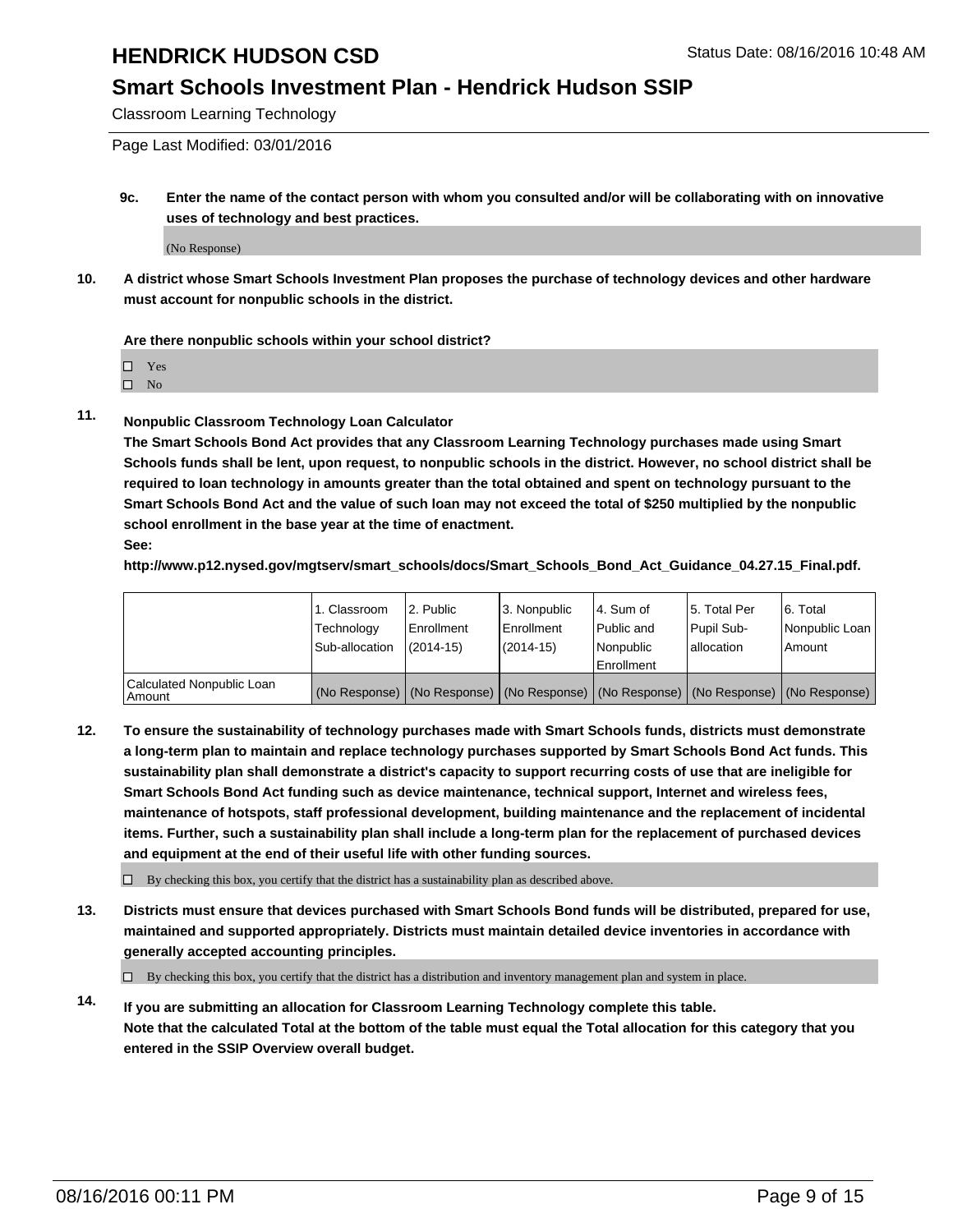## **Smart Schools Investment Plan - Hendrick Hudson SSIP**

Classroom Learning Technology

Page Last Modified: 03/01/2016

|                          | Sub-Allocation |
|--------------------------|----------------|
| Interactive Whiteboards  | (No Response)  |
| <b>Computer Servers</b>  | (No Response)  |
| <b>Desktop Computers</b> | (No Response)  |
| <b>Laptop Computers</b>  | (No Response)  |
| <b>Tablet Computers</b>  | (No Response)  |
| Other Costs              | (No Response)  |
| Totals:                  |                |

| Select the allowable expenditure | I Item to be Purchased | Quantity      | Cost per Item | <b>Total Cost</b> |
|----------------------------------|------------------------|---------------|---------------|-------------------|
| type.                            |                        |               |               |                   |
| Repeat to add another item under |                        |               |               |                   |
| each type.                       |                        |               |               |                   |
| (No Response)                    | (No Response)          | (No Response) | (No Response) | (No Response)     |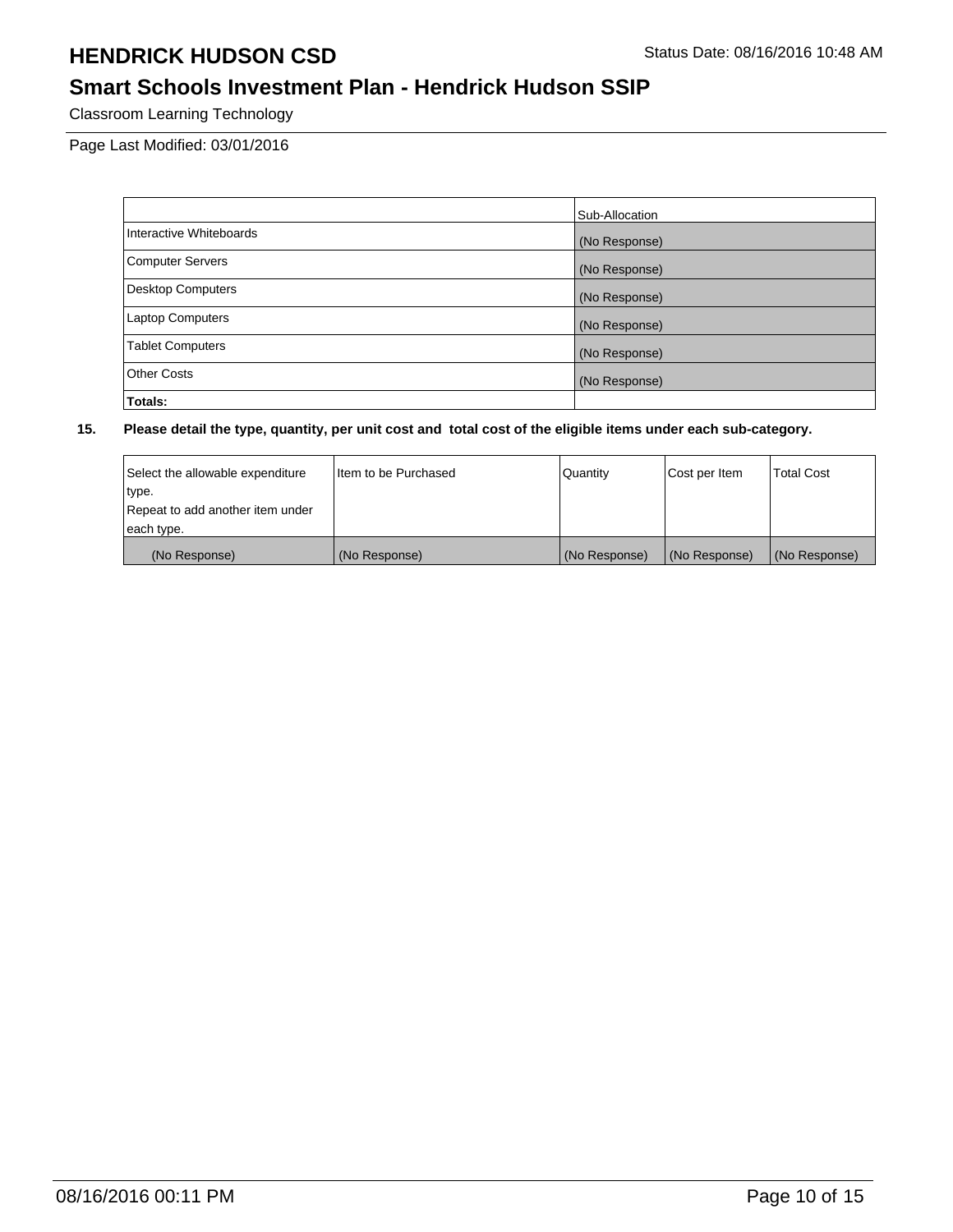#### **Smart Schools Investment Plan - Hendrick Hudson SSIP**

Pre-Kindergarten Classrooms

Page Last Modified: 03/01/2016

**1. Provide information regarding how and where the district is currently serving pre-kindergarten students and justify the need for additional space with enrollment projections over 3 years.**

(No Response)

- **2. Describe the district's plan to construct, enhance or modernize education facilities to accommodate prekindergarten programs. Such plans must include:**
	- **Specific descriptions of what the district intends to do to each space;**
	- **An affirmation that pre-kindergarten classrooms will contain a minimum of 900 square feet per classroom;**
	- **The number of classrooms involved;**
	- **The approximate construction costs per classroom; and**
	- **Confirmation that the space is district-owned or has a long-term lease that exceeds the probable useful life of the improvements.**

(No Response)

**3. Smart Schools Bond Act funds may only be used for capital construction costs. Describe the type and amount of additional funds that will be required to support ineligible ongoing costs (e.g. instruction, supplies) associated with any additional pre-kindergarten classrooms that the district plans to add.**

(No Response)

**4. All plans and specifications for the erection, repair, enlargement or remodeling of school buildings in any public school district in the State must be reviewed and approved by the Commissioner. Districts that plan capital projects using their Smart Schools Bond Act funds will undergo a Preliminary Review Process by the Office of Facilities Planning.**

| Project Number |  |
|----------------|--|
| (No Response)  |  |

**5. If you have made an allocation for Pre-Kindergarten Classrooms, complete this table.**

**Note that the calculated Total at the bottom of the table must equal the Total allocation for this category that you entered in the SSIP Overview overall budget.**

|                                          | Sub-Allocation |
|------------------------------------------|----------------|
| Construct Pre-K Classrooms               | (No Response)  |
| Enhance/Modernize Educational Facilities | (No Response)  |
| Other Costs                              | (No Response)  |
| Totals:                                  |                |

| Select the allowable expenditure | litem to be purchased | Quantity      | Cost per Item | <b>Total Cost</b> |
|----------------------------------|-----------------------|---------------|---------------|-------------------|
| type.                            |                       |               |               |                   |
| Repeat to add another item under |                       |               |               |                   |
| each type.                       |                       |               |               |                   |
| (No Response)                    | (No Response)         | (No Response) | (No Response) | (No Response)     |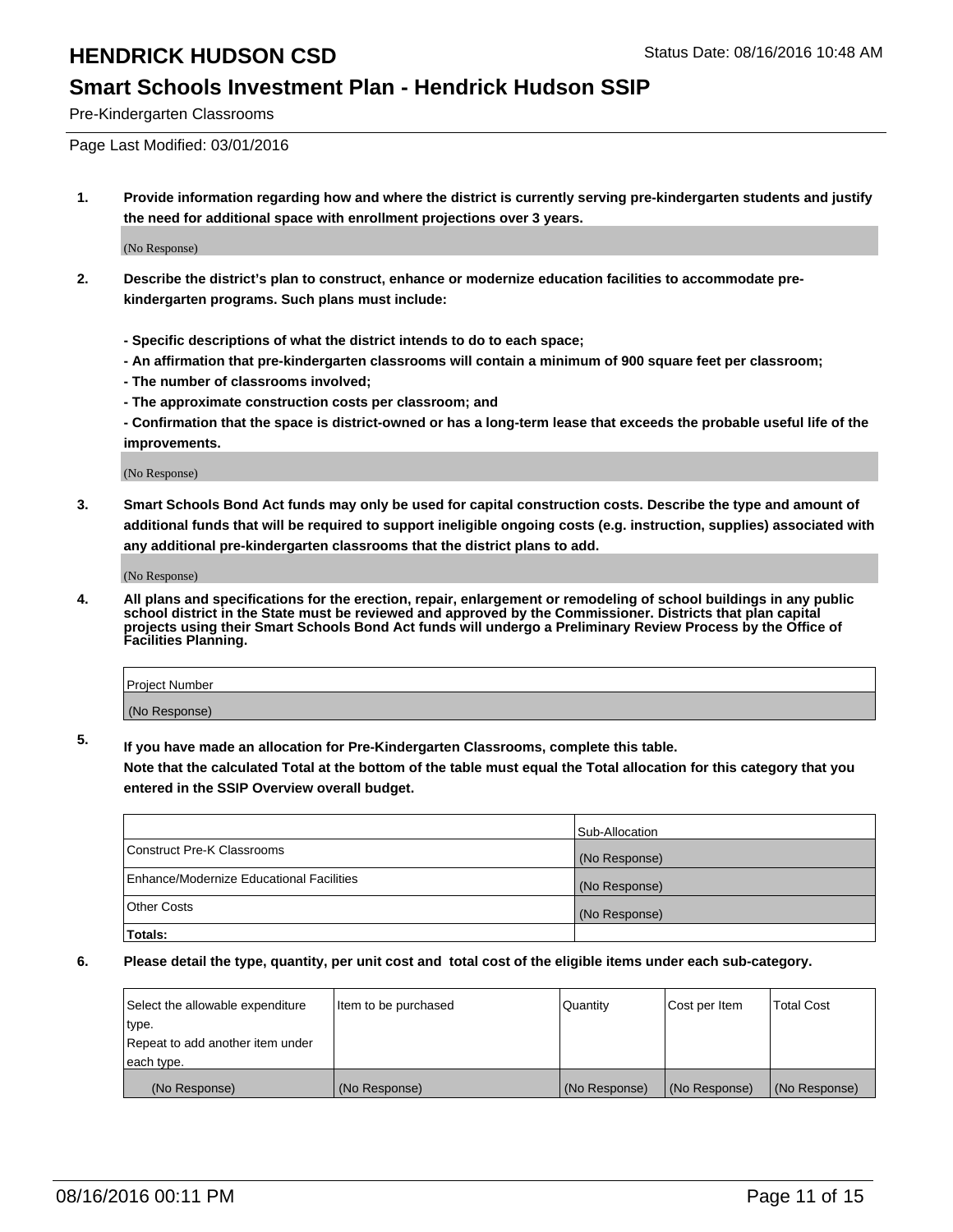#### **Smart Schools Investment Plan - Hendrick Hudson SSIP**

Replace Transportable Classrooms

Page Last Modified: 03/01/2016

**1. Describe the district's plan to construct, enhance or modernize education facilities to provide high-quality instructional space by replacing transportable classrooms.**

(No Response)

**2. All plans and specifications for the erection, repair, enlargement or remodeling of school buildings in any public school district in the State must be reviewed and approved by the Commissioner. Districts that plan capital projects using their Smart Schools Bond Act funds will undergo a Preliminary Review Process by the Office of Facilities Planning.**

| <b>Project Number</b> |  |
|-----------------------|--|
| (No Response)         |  |

**3. For large projects that seek to blend Smart Schools Bond Act dollars with other funds, please note that Smart Schools Bond Act funds can be allocated on a pro rata basis depending on the number of new classrooms built that directly replace transportable classroom units.**

**If a district seeks to blend Smart Schools Bond Act dollars with other funds describe below what other funds are being used and what portion of the money will be Smart Schools Bond Act funds.**

(No Response)

**4. If you have made an allocation for Replace Transportable Classrooms, complete this table. Note that the calculated Total at the bottom of the table must equal the Total allocation for this category that you entered in the SSIP Overview overall budget.**

|                                                | Sub-Allocation |
|------------------------------------------------|----------------|
| Construct New Instructional Space              | (No Response)  |
| Enhance/Modernize Existing Instructional Space | (No Response)  |
| Other Costs                                    | (No Response)  |
| Totals:                                        |                |

| Select the allowable expenditure | Item to be purchased | Quantity      | Cost per Item | <b>Total Cost</b> |
|----------------------------------|----------------------|---------------|---------------|-------------------|
| type.                            |                      |               |               |                   |
| Repeat to add another item under |                      |               |               |                   |
| each type.                       |                      |               |               |                   |
| (No Response)                    | (No Response)        | (No Response) | (No Response) | (No Response)     |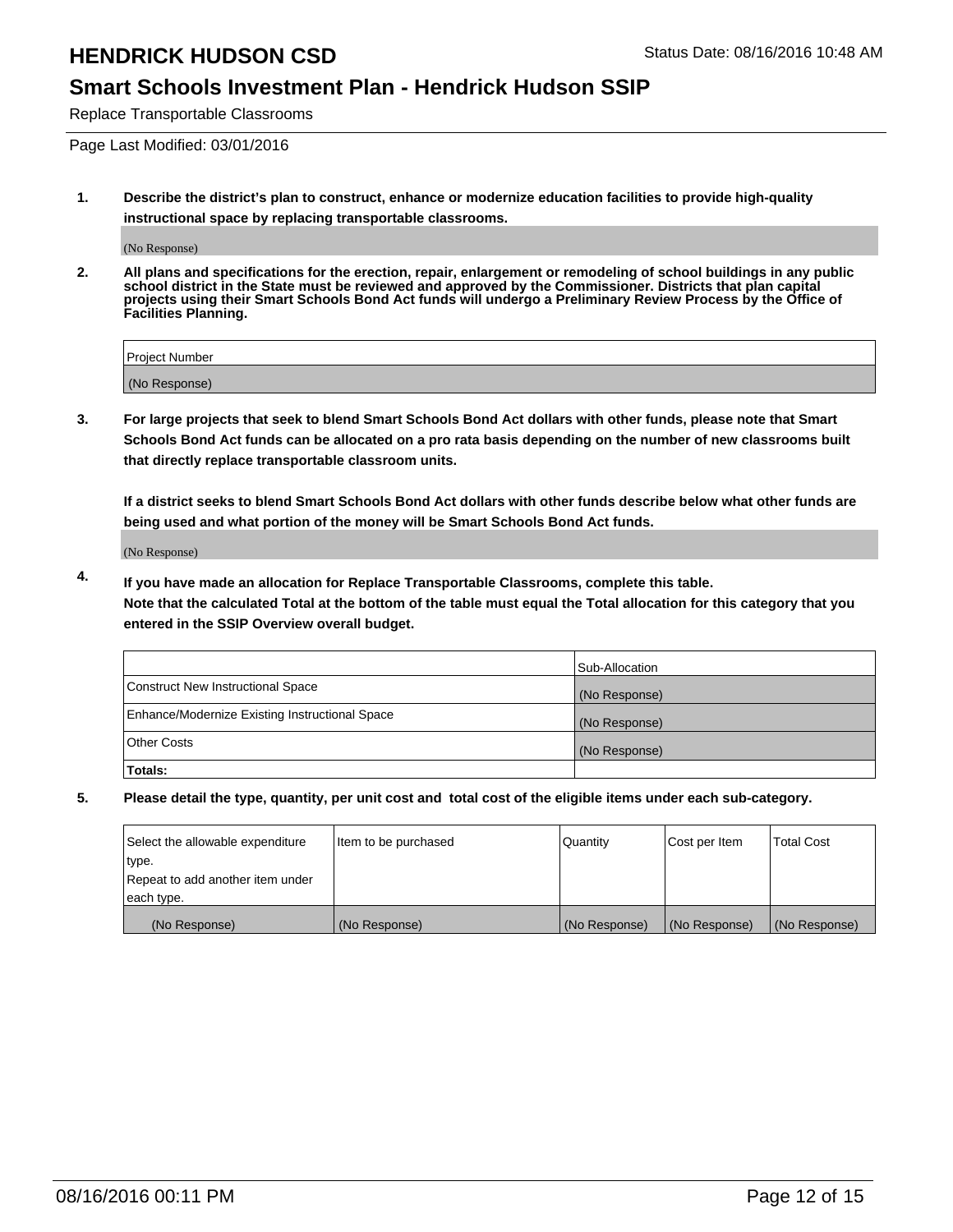#### **Smart Schools Investment Plan - Hendrick Hudson SSIP**

High-Tech Security Features

Page Last Modified: 08/15/2016

#### **1. Describe how you intend to use Smart Schools Bond Act funds to install high-tech security features in school buildings and on school campuses.**

As per extensive community feedback and input, this SSIP included three areas that address our high tech security needs. The project calls for an integrated security system that includes VOIP telephones that control security features and cameras, new digital video surveillance cameras, and entry door security. The district currently has some of these systems but they are obsolete, in disrepair, and not from an integrated vendor system. The project calls for the installation of the following hardware:

- VOIP telephones in every office with video displays. These phones will allow office staff to manage entry doors, initiate a building lockdown, and page all classrooms in the event of an emergency.
- VOIP telephones in every classroom. The district has five schools. Two have no cellular coverage at all. Two have spotty coverage depending on the location in the building. One has adequate coverage. Community members and parents have asked us repeatedly since the Columbine incident to install cellular repeaters in the four schools to address their concerns regarding an emergency. This has been thoroughly researched and proved to be cost prohibitive. The addition of a VOIP phone in every classroom with 911 location id and outside calling ability will enable us to offer a more secure environment in the event of an emergency. It will allow first responders to locate students and staff, will provide for paging and monitoring of classrooms, and will satisfy a community that is quite concerned about school safety. •
- The district currently has over 100 analog video cameras throughout our schools. Almost a quarter of these are non-functioning. Several are erratic, and all lack the video resolution needed in the event of a crisis. This SSIP will replace all existing cameras with high-resolution digital cameras. The system will be integrated with all phones and entry doors and will store two weeks of high resolution video for incident investigation purposes. •
- Most of our entry doors currently have some form of remote security, but not all do. In addition, this is a stand-alone system that is not integrated with the video surveillance or phones, thus reducing efficiently and interoperability. This SSIP will add new cameras and card scanners to unprotected doors, and integrate all existing hardware into the unified security system, allowing office staff to share responsibility for door access suing their regular desk phone. •
- The project will require the installation of two Cisco 600M servers. These will be used for data storage and management software for the entire system. •
- **2. All plans and specifications for the erection, repair, enlargement or remodeling of school buildings in any public school district in the State must be reviewed and approved by the Commissioner. Districts that plan capital projects using their Smart Schools Bond Act funds will undergo a Preliminary Review Process by the Office of Facilities Planning.**

| <b>Project Number</b> |  |
|-----------------------|--|
| 66-02-03-06-7-999-SB1 |  |

**3. Was your project deemed eligible for streamlined Review?**

Yes  $\qquad \qquad$  No

**3a. Districts with streamlined projects must certify that they have reviewed all installations with their licensed architect or engineer of record, and provide that person's name and license number. The licensed professional must review the products and proposed method of installation prior to implementation and review the work during and after completion in order to affirm that the work was code-compliant, if requested.**

By checking this box, you certify that the district has reviewed all installations with a licensed architect or engineer of record.

**4. Include the name and license number of the architect or engineer of record.**

| <b>Name</b>     | License Number |
|-----------------|----------------|
| Rodney F. Lewis | 72097          |
| (No Response)   | (No Response)  |

**5. If you have made an allocation for High-Tech Security Features, complete this table. Note that the calculated Total at the bottom of the table must equal the Total allocation for this category that you**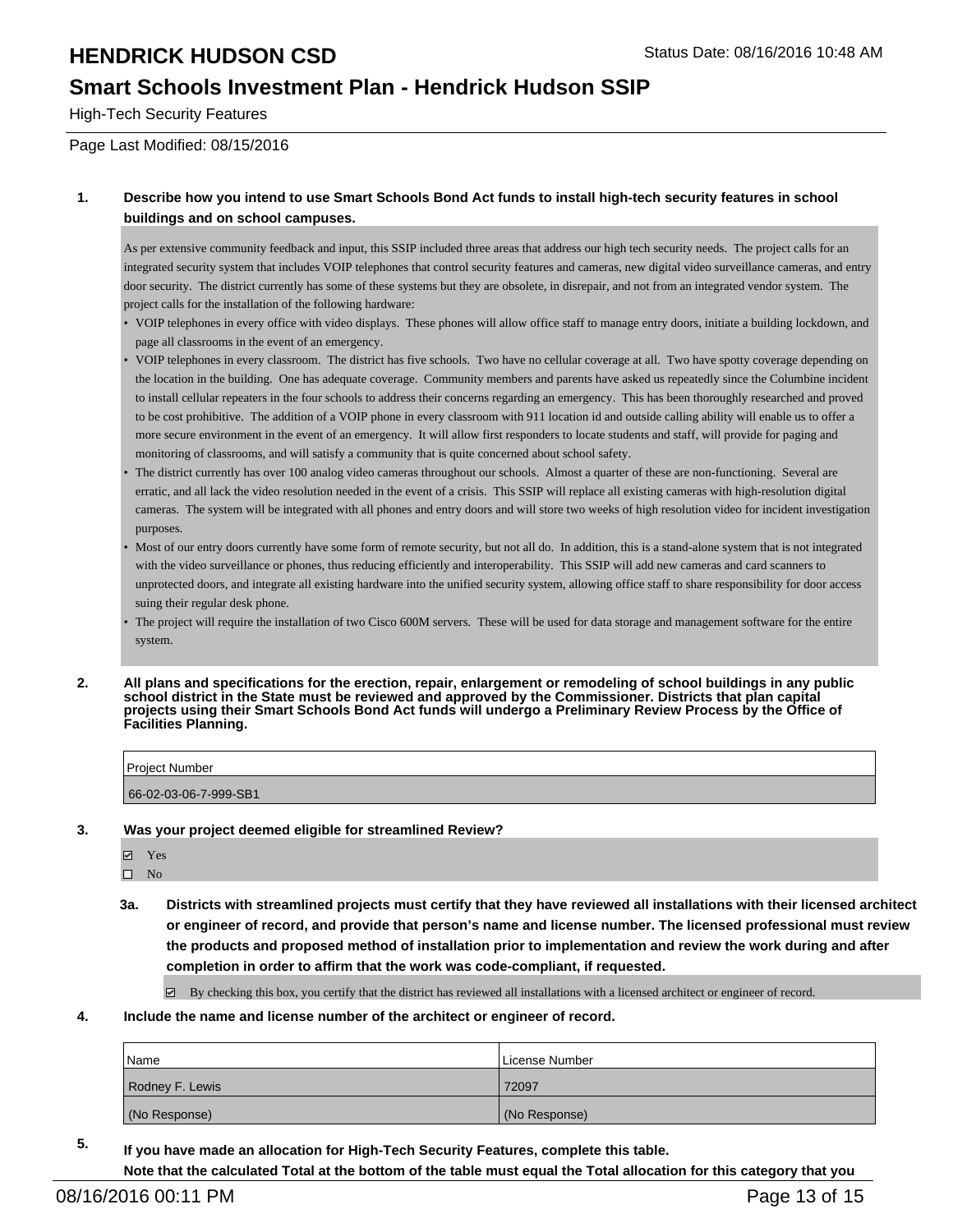## **Smart Schools Investment Plan - Hendrick Hudson SSIP**

High-Tech Security Features

Page Last Modified: 08/15/2016

#### **entered in the SSIP Overview overall budget.**

|                                                      | Sub-Allocation |
|------------------------------------------------------|----------------|
| Capital-Intensive Security Project (Standard Review) | (No Response)  |
| <b>Electronic Security System</b>                    | 430,367        |
| <b>Entry Control System</b>                          | 138,750        |
| Approved Door Hardening Project                      | (No Response)  |
| <b>Other Costs</b>                                   | (No Response)  |
| Totals:                                              | 569,117.00     |

| Select the allowable expenditure<br>type.      | Item to be purchased                               | Quantity       | Cost per Item | <b>Total Cost</b> |
|------------------------------------------------|----------------------------------------------------|----------------|---------------|-------------------|
| Repeat to add another item under<br>each type. |                                                    |                |               |                   |
| <b>Electronic Security System</b>              | Voice Gateways (total averaged per<br>site)        | $\overline{7}$ | 3,972         | 27,801            |
| <b>Electronic Security System</b>              | VOIP Phones (average of all phone<br>models)       | 379            | 175           | 66,278            |
| <b>Electronic Security System</b>              | Server for Config Storage and<br>Management        | $\overline{2}$ | 18,000        | 36,000            |
| <b>Electronic Security System</b>              | Digital Cameras (average of all<br>cameras)        | 225            | 750           | 168,750           |
| <b>Electronic Security System</b>              | Server for Video Storage                           | 2              | 11,895        | 23,790            |
| <b>Entry Control System</b>                    | Door Entry System (average of all door<br>entries) | l 75           | 1,850         | 138,750           |
| <b>Electronic Security System</b>              | System Installation and Integration                |                | 107,748       | 107,748           |